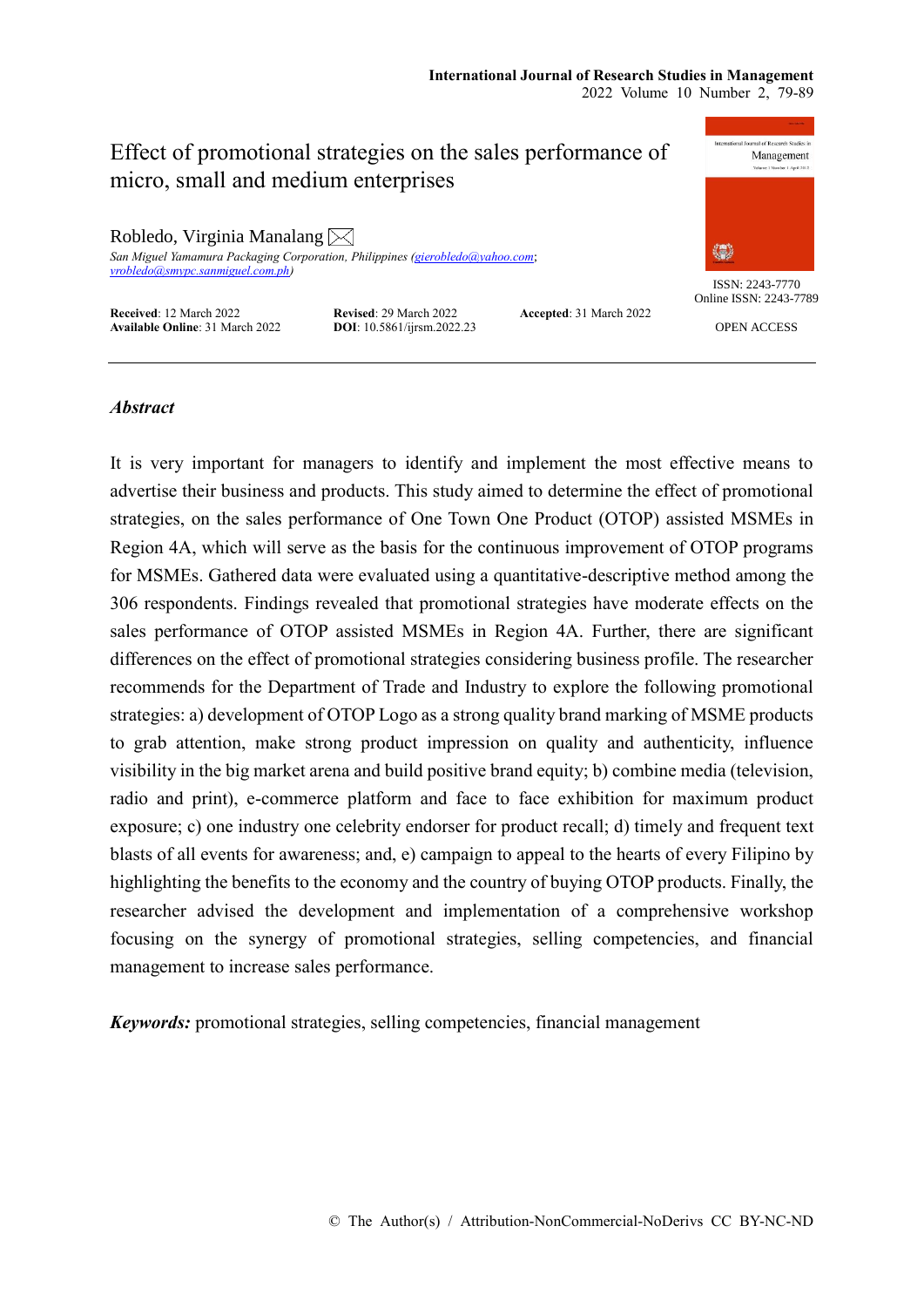## **Effect of promotional strategies on the sales performance of micro, small and medium enterprises**

#### **1. Introduction**

A series of managerial decisions and actions aimed at differentiating the company from competitors and maintaining its competitive advantage is referred to as strategy. Marketing strategy has become an important instrument in the globe for any company looking to outperform its competition. The goal of marketing strategy is to figure out what kind of market there is, how strong it is, where it's going, and how it interacts (Daniel, 2018). Implementing a marketing plan seeks to foresee all potential stumbling blocks and opportunities. To boost the company's competitiveness, a marketing strategy in the form of a promotional mix is required (Juniansih et al., 2020). The 4Ps, or Product, Price, Place, and Promotion, were once thought to be the cornerstones of marketing. Firms use marketing tactics such as product, pricing, location, and promotion to respond to market and internal circumstances to achieve their objectives (Kotler & Armstrong, 2013). Consumer awareness of a company's products can be increased through promotion. It is a component of the marketing mix that disseminates information, encourages purchases, and influences the purchasing process. Promotion is the activity or strategy used by a company to communicate the value and benefits of its products to customers. Increased sales and the development of loyalty to the brand are both aided by promotion (Išoraitė, 2016). Direct marketing, sales promotion, advertising, and public relations are some of the strategies commonly used by firms. Consumers will be more likely to purchase from a company again if it combines successful promotion with consistent brand integrity (Onigbinde & Odunlami, 2015). According to Taboli et al. (2017), promotion activities can be carried out through any sort of communication media that can transmit messages to consumers.

The use of promotional media such as television, radio, newspapers, and magazines help to improve sales volume (Daniel 2018). It is difficult to find the perfect mix of promotional activities for a certain firm at a specific moment and then employ them effectively to reach a goal because promotional mix, like advertising, face to face or online selling, sales promotion, public information management and "targeted marketing", affect the dimensions of brand. All of these have impact on the image and quality of the brand. It is very important for managers to identify and implement the most efficacious means to advertise their business and products (Karunanithy & Sivesan, 2013). Advertising is an important part of the promotion mix (Singh, 2012). It is a mainstream model of communication for a company, promoting a company's image, product, or idea (Kotler & Armstrong, 2010). Businesses employ advertising to achieve a variety of objectives, and they advertise through a variety of mediums. Effectively crafted advertisements aid in the achievement of company objectives (Terkan, 2014). Juniansih et al. 2020) discovered that advertising was the most important factor influencing sales volume. According to Terkan (2014), advertising and marketing are commercially driven with the goals of informing the public about goods and services, encouraging people to buy, establishing, and preserving brands, and maximizing revenues for the company. Advertising is a part of the marketing process and lives on it. Effective marketing planning necessitates well-thought-out and cost-effective advertising techniques. These must be implemented to guarantee that consumers are educated about items and are

Paid advertising, has a greater impact on sales than offline advertising, owing to paid search's proximity to the actual purchase decision and superior targeting capabilities. Display advertising has a higher Tobin's q effect than offline advertising, which is consistent with its long-term consequences (Bayer et al. 2020). Paid search advertising has a greater impact on sales than offline advertising, because it is closer to the actual purchase decision and has better targeting capabilities. Display advertising has a higher positive impact than offline advertising, which is in accordance with its long-term impacts

For new brands, sponsorship exposure has been shown to improve associations with brands, perceived or observed quality, and brand loyalty, although on established companies, sponsorship exposure has been shown to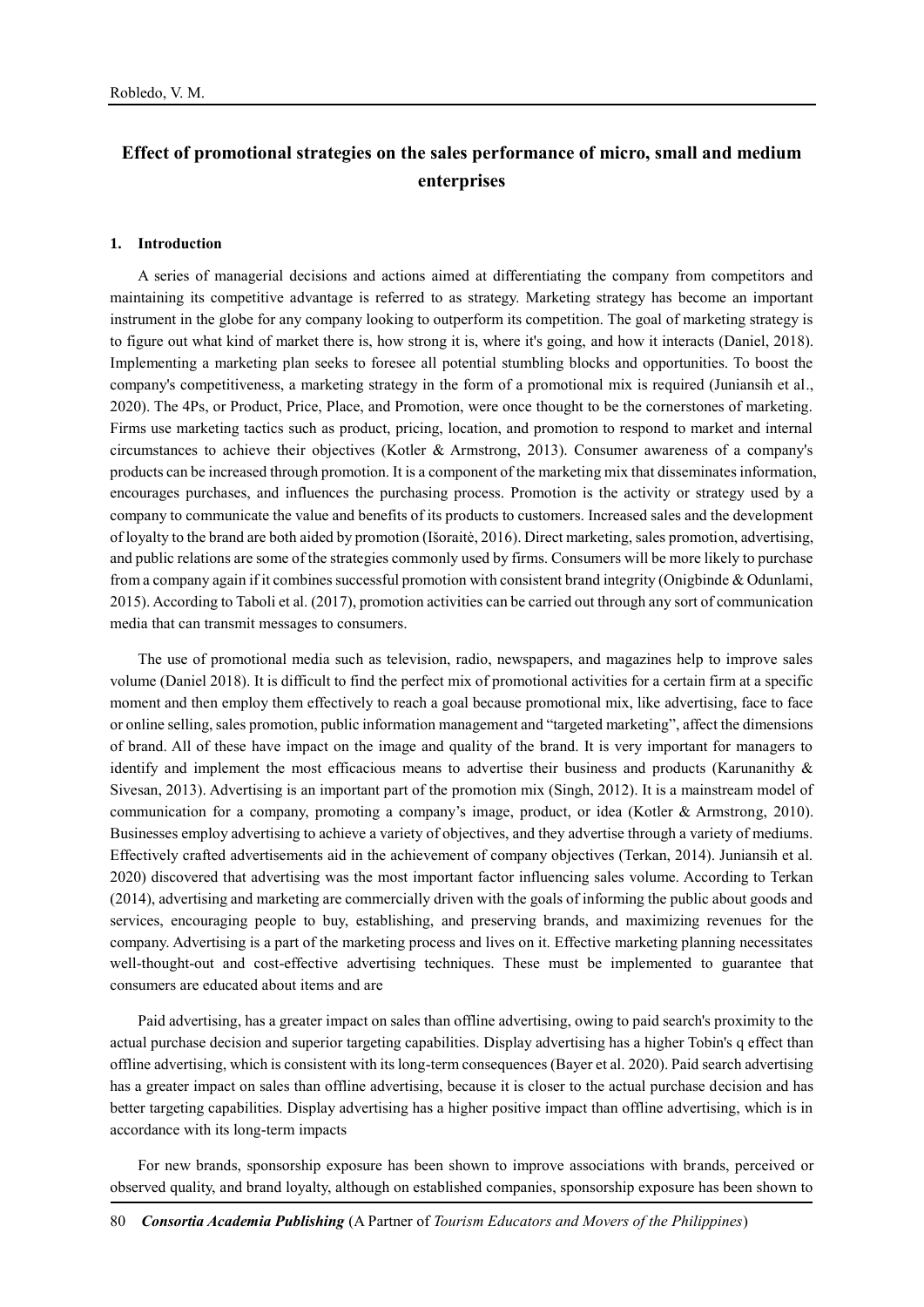improve brand associations, perceived or observed quality, and brand support or loyalty (Donlan, 2013). Sponsor image, according to Koronios et al. (2016), has a major impact on purchasing intent. Customers make impulsive purchases for a variety of reasons, including interaction with showgirls, promotions, the desire to purchase, and experience seeking, in addition to the existing impulsive purchase issue. Trade exhibitions, according to Situma (2012), are key marketing tools for businesses. They are essential components of the marketing mix because they combine advertising's mass reach, direct mail's targeting, direct selling, and the internet's networking benefits. Shows provided a one-of-a-kind atmosphere in which a variety of sales and marketing goals could be achieved. The events brought buyers and sellers together in one place, promoting industrial development and technology transfer, as well as boosting regional and national industry by offering a shop window for goods and attracting international investment.

Last October 12-18, 2017, the Department of Trade and Industry Region 4a enchanted the local market with the "KALAKAL CALABARZON 2017: A Regional Trade Fair" held at the Festival Supermall in Alabang, Muntinlupa City. This trade expo was organized in collaboration with DTI IV-Provincial A's Offices, CARP beneficiaries, and the DTI-ROG Assistant Secretary Demphna Du-One Naga's Town, One Product Next Generation Program (OTOP NEXT GEN). The fair drew over a hundred micro and small business owners. On October 18, a record showed that there was Php 36.5 million in cash on hand, as well as transactions in the works. Hanging and table lamps, wall décor, women's gowns, bags, wallets, jewelry cases, fashion accessories like necklaces and earrings, women's shoes and sandals, candles, organizers, storages, bags, notebooks, and stationeries made from organic materials, vases, herbal soaps, coffees, teas, cakes and pastries were among the best products manufactured in the region. OTOP (One Town One Product) is a DTI stimulus program for micro, small, and medium enterprises (MSMEs) from various communities and localities around the country to identify, strengthen, and promote their competitive edge or the products that their areas are known. OTOP Philippines Hub, also referred to as OTOP.PH refers to a retail establishment or space where One Town One Product products can be found. It was created as a pasalubong hub located in the Airports, terminals, pasalubong centers, tourist attractions, Negosyo Centers, public marketplaces, and other consumer-frequented venues, such as malls and tourist spots (Crismundo, 2020).

## *1.1 Objective of the Study*

This study aims to assess effect of the promotional strategies to the sales performance of the Micro, Small and Medium Enterprises in CALABARZON region. More specifically, this study to describe the profile of the enterprises as to their business location, business classification, number of years assisted by DTI's OTP, OTOP product category and most preferred target audience; to assess the effect of promotional strategies of the sales performance in terms of their Advertising, Publicity, Direct Marketing, Sales Promotion; to test the significant difference of Responses on Effect of Promotional Strategies on the Sales Performance When Grouped According to Profile. Lastly, proposed recommendation based on the results of the study.

## **2. Methods**

*Research Design -* To be able to collect the needed information, the researcher made use of the descriptive design method. Specifically, this study applied a quantitative-descriptive method to assess the contribution of promotional strategies to the sales performance of MSMEs.

*Participants of the Study* - The study's participants were proprietors of micro, small, and medium firms that are duly registered in region 4A. Gifts, housewares and décor/holiday décor, fashion wearables, corporate giveaways, furniture and furnishing, specialty cuisine/heirloom food, health and wellness items, and packaging materials are their offerings. Categorically, they are all OTOP (One Town, One Product) program assisted MSMEs who have engaged in various DTI promotions, such as local or international shows, trade fairs, and seminars/training programs. Based on the 2021 OTOP population of 388 assisted MSMEs, a minimum sample size of 246 yielded a 99% confidence level and a 5% margin of error according to Raosoft's sample size calculator.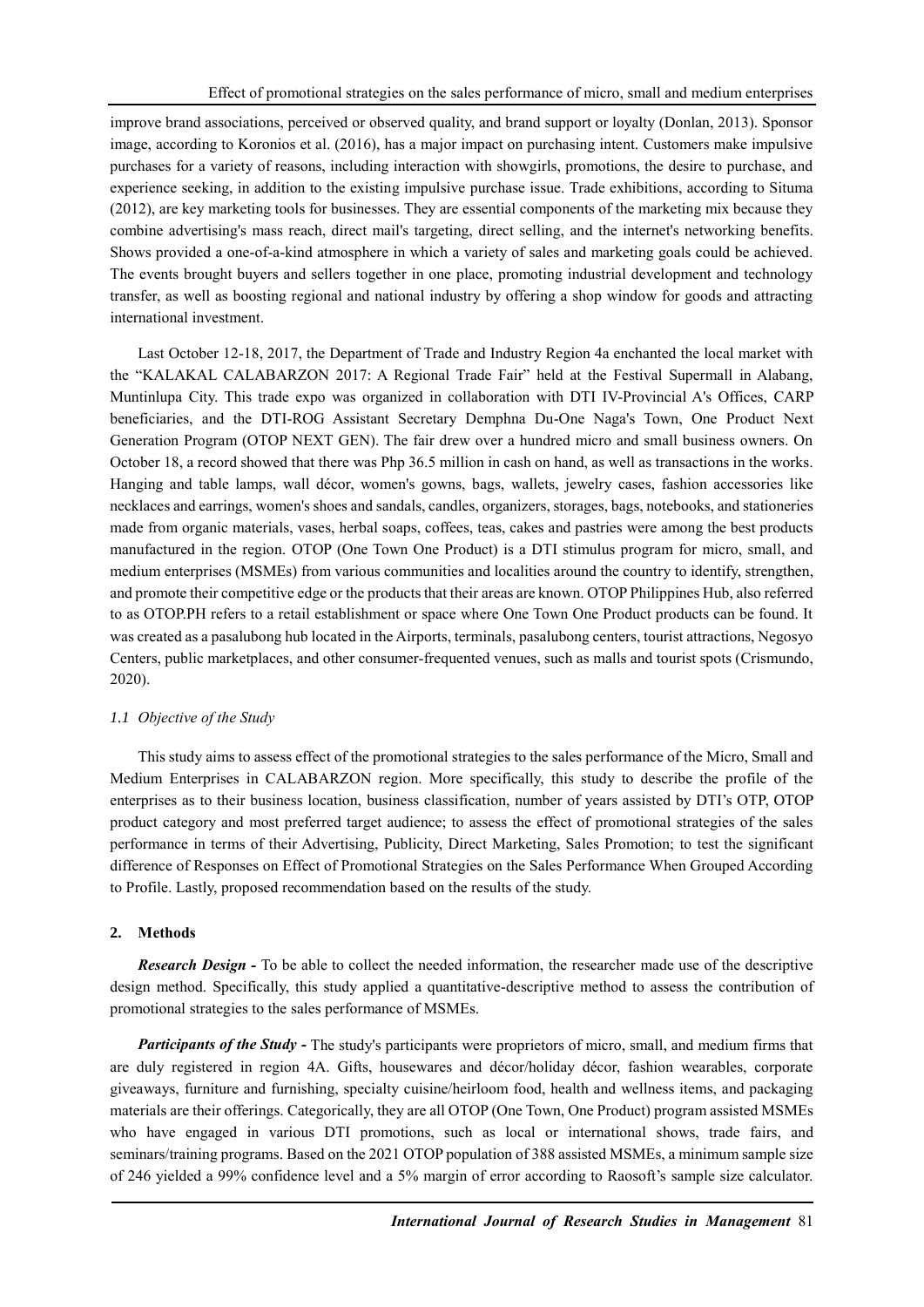One hundred percent (100%) of the respondents were given questionnaires either electronically or manually, which were collected via the same process, and 306 of them responded.

*Instruments -* The survey used modified questionnaire. The first part focused on the firmographic profile and the remaining parts dealt on the main variable of the study like Promotional Strategies. The questionnaire included a perceptual measure using a four-point Likert scale. To measure the effects of promotional strategies, the researcher used validated questionnaires, taken from Afande and Maina (2015). It is a four-factor model consisting of Advertising with Cronbach alpha of 0.862, Publicity with Cronbach alpha of 0.772, Direct Marketing with Cronbach alpha 0.900 and Sales Promotion with Cronbach alpha of 0.914

*Procedure -* The researcher used published thesis, books, articles, and journals as sources in gathering and collecting data or information. In addition, an informal interview with DTI Region 4A Regional Director, Assistant Regional Director and Marketing staff was performed to establish and align with the promotional mix being ran for OTOP and get acquainted with the MSME profiles and OTOP program. Further, the different firmographic profiles of the MSME companies in terms of location, business classification, number of years assisted by DTI-OTOP, product line category, and target customers were included in the study for a more accurate interpretation of the results, precise conclusion and in-depth recommendations. After approval of the proposal, the researcher prepared letter of request to DTI Region 4A Director to acquire consent in the conduct the research work. It was reiterated that the purpose of the survey is for academic purpose only and that all gathered information will be kept confidential. Upon the endorsement of the DTI 4A Regional Director, the research started through distribution of questionnaires via email and google form to the 388 target respondents.

*Ethical Considerations -* Ethical considerations were practiced in the conduct of the research work to warrant that every information that will be gathered will be used for research purposes only. In this study, the researcher issued a confidentiality agreement to assure respondents that all information gathered would be treated with the utmost confidentiality to protect the public reputation of the organizations and individuals involved. Moreover, respondents were also informed of the purpose of the study, which is the development of a reference framework for OTOP program improvement related to improving sales performance.

*Data Analysis -* Basically, the "Frequency distribution" method generated visual representation or illustration of collected data as shown in the firmographic profile. "Weighted mean" was used in determining the effects and/or level of agreement to identified variables and indicators. The "Analysis of variance (ANOVA" were used in establishing significant difference on the response when grouped according to profile. Furthermore, all data were processed using statistical tools to explain and understand the research findings.

#### **3. Results and discussion**

#### **Table 1**

*Effect of DTI's promotional strategies on the sales performance in terms of advertising*

| Indicators                                                                    | WМ   | VI                    | Rank |
|-------------------------------------------------------------------------------|------|-----------------------|------|
| 1. Advertisements posted in Youtube and FB live can be viewed several 3.43    |      | Moderate Effect/      |      |
| times and eventually generate interest of product purchase                    |      | Agree                 |      |
| 2. Celebrity endorser is known by the target market and has a positive image  | 3.25 | Moderate Effect/      | 4    |
| that triggers customer's intent to purchase                                   |      | Agree                 |      |
| 3. FB and Messenger advertisements are timely and consider the target         |      | Moderate Effect/      | 2    |
| market buying practice (ex. buying on pay days or during bonuses)             |      | Agree                 |      |
| 4. FB and Messenger advertisements result to a base of "followers" which      | 3.29 | Moderate Effect/      | 3    |
| result to a stronger relationship with customers                              |      | Agree                 |      |
| 5. Content of Instagram are true, eye catching, interesting and drive product |      | Moderate Effect/      |      |
| interest                                                                      |      | Agree                 |      |
| Composite Mean                                                                | 3.31 | Moderate Effect/Agree |      |

*Legend*: 3.50 – 4.00 = High Effect/Strongly Agree; 2.50 – 3.49 = Moderate Effect/ Agree; 1.50 – 2.49 = Minimal Effect/Disagree; 1.00 – 1.49 = No Effect/ Strongly Disagree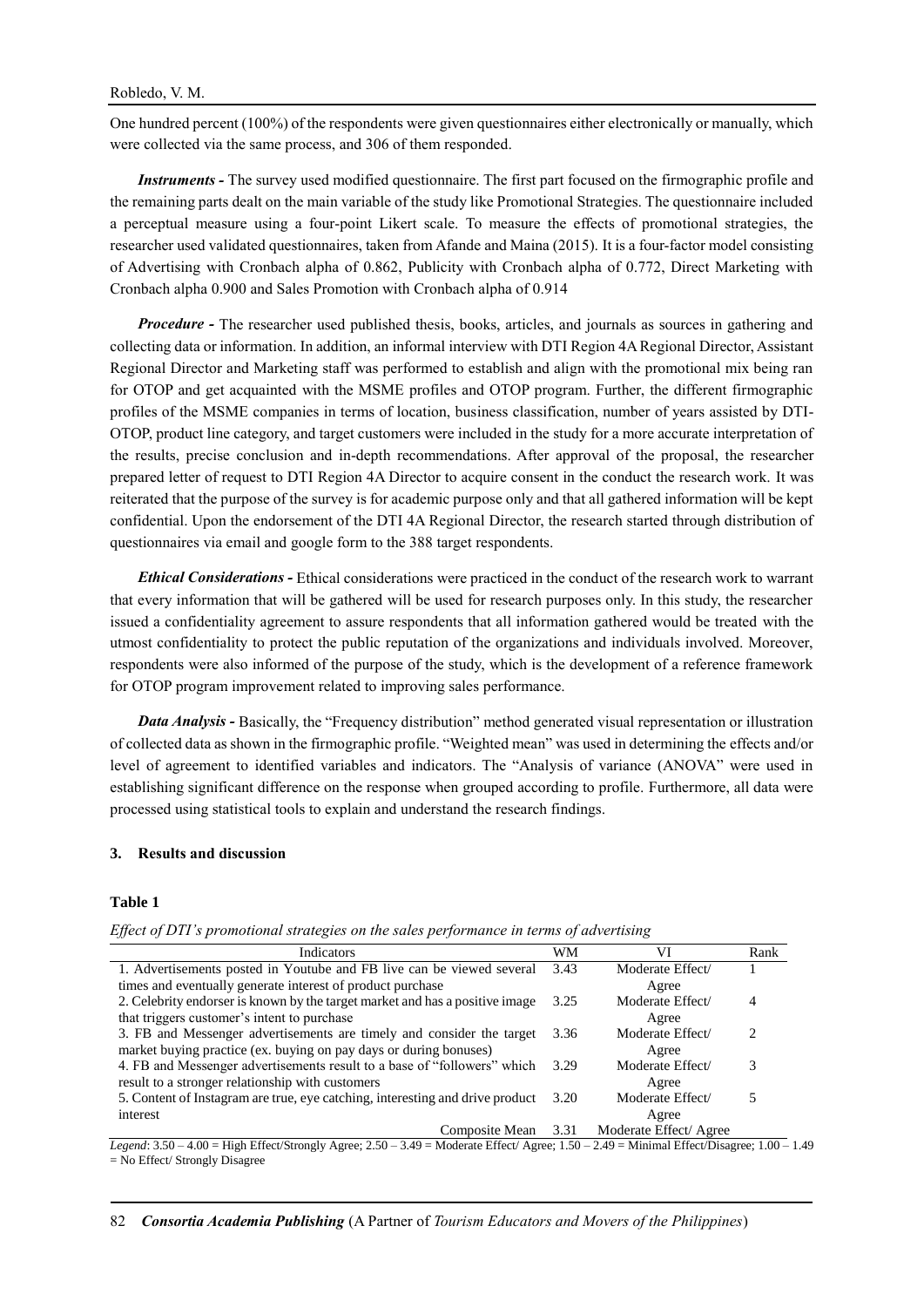The effects of DTI's promotional strategies on sales performance in terms of advertising is shown on Table 1, wherein the composite mean of 3.31 indicates that the respondents agreed on the moderate effect of the above advertising indicators on improving the sales performance. MSMEs and many of their target customers are in social media, hence, advertising and promotions using the different available platforms were noted to contribute to sales performance. According to Juniansih, et al. (2020) advertising was the most important factor influencing sales volume. The rationale behind this is that advertising has to do with building brand recognition and taking measures to build long-term profitability. It helps the business increase its value and build its reputation. A perfect example is that of San Miguel Corporation who produces San Miguel Beer, the all-time top beer in the country. The company never ceases to put up engaging, high recall advertisement whether it is pandemic or not. Also, in the league of companies that pay importance to advertising are Jollibee, McDonalds, Unilever, Procter and Gamble, Purefoods, Ginebra San Miguel, Del Monte and Nestle. Products of these companies are patronized by a lot of Filipinos; they are either ranked first or second in their respective industry and are top earners with stocks priced high in Philippine Stock Exchange.

Among the items cited, advertisements posted in Youtube and FB live can be viewed several times and eventually generate interest of product purchase obtained the highest weighted mean score of 3.43. Social media advertising market is the second biggest market within Digital Advertising. The worldwide revenue of US\$89.5 billion in 2019, as reported in Statista (2020), is expected to grow to US\$138.4 billion in 2025. Besides the growth potential in the field of social networks, an integration or proliferation of advertising spaces within messenger apps will rapidly increase the revenue potential of current market key players (Financial News Media, 2021). Nowadays, live video streaming has become very popular. Anyone with a smartphone can stream via YouTube and Facebook. Based on records, the Philippines has around 74 million smartphone users in 2019, and this number has been steadily increasing since 2015. According to Statista (2021), YouTube has a 97.2 percent subscription rate in the third quarter of 2020. ABS-CBN entertainment YouTube channel posted videos, which have received 30.8 billion views as of 2019, form part of this huge viewership.

It was followed by FB and Messenger advertisements are timely and consider the target market buying practice such as buying on paydays or during bonuses and FB and Messenger advertisements result to a base of "followers" which result to a stronger relationship with customers. Properly organized promotion of products is very effective and allows one not only to solve problems with marketing, but also constantly increase sales volumes. Furthermore, it was found out in Frolova's study (2014), that the reaction of the audience for advertisement also varies under the influence of several factors like variety of the advertised products; time of broadcasting; level of concentration of the audience's attention; and programming environment. In the Philippine scenario, monthly sales advertised by the leading e-commerce sites like Lazada, Shopee and Zalora are well accepted by Filipino buyers. In the case of San Miguel online stores, more revenue is generated if advertisements are timely and reach the target customers.

However, items such as celebrity endorser is known by the target market and has a positive image that triggers customer's intent to purchase and content of Instagram are true, eye catching, interesting and drive product interest got the lowest rating of 3.25 and 3.20 respectively. According to Nadube and Gowon's (2020) studies, celebrity endorsement has a considerable impact on sales performance. Advertisers take advantage of this by using celebrities in their commercials to boost their effectiveness and credibility (Zipporah & Mberia, 2014). Audiences perceive celebrities to be very significant, prominent, and unique, which leads to the perception of doing what they do and identifying with celebrities to have a similar image (Mwendwa & Hellen, 2014). In the OTOP segment, the celebrity endorser promotes all product types however, this was observed to be significantly felt for certain products and not for all products because the customers may find it difficult to identify the celebrity on all the endorsed products. There were 10,698, 000 Instagram users in the Philippines in February 2020 - 9.5% of its entire population. Most of them were women - 63.7% while people aged 18 to 24 were the largest user group (4,700 000) according to DTI and MSMEs.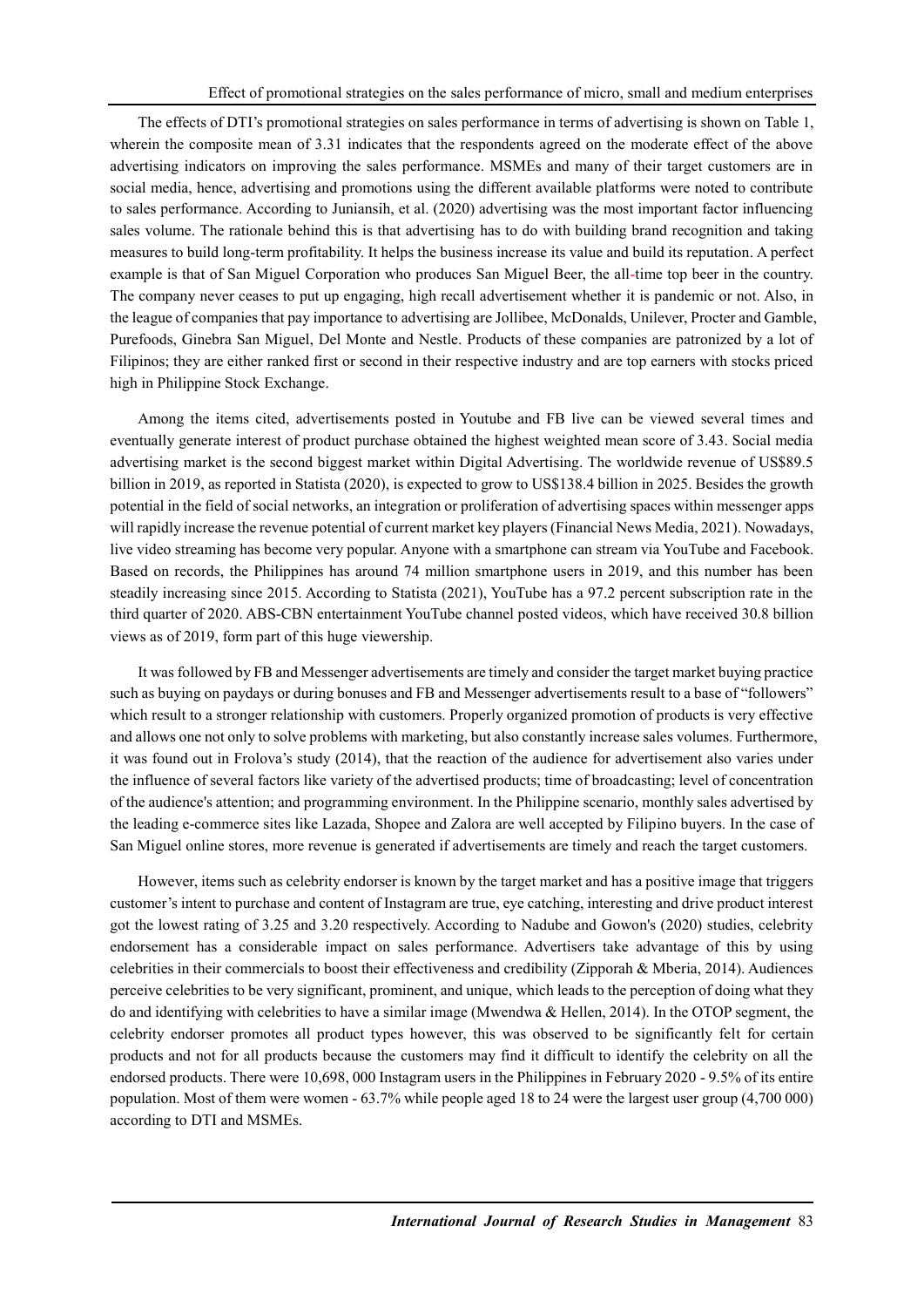#### Robledo, V. M.

#### **Table 2**

| Effect of DTI's promotional strategies on the sales performance in terms of publicity |  |  |  |  |  |  |  |  |  |
|---------------------------------------------------------------------------------------|--|--|--|--|--|--|--|--|--|
|---------------------------------------------------------------------------------------|--|--|--|--|--|--|--|--|--|

| Indicators                                                                      | WM   | VI                    | Rank                          |
|---------------------------------------------------------------------------------|------|-----------------------|-------------------------------|
| Exhibitions and business matching are scheduled and announced early to target   | 3.47 | Moderate Effect/      | $\mathfrak{D}_{\mathfrak{p}}$ |
| customers                                                                       |      | Agree                 |                               |
| Exhibitions and business matching activities connect MSMEs to potential local   | 3.45 | Moderate Effect/      | 3                             |
| and/or international partners                                                   |      | Agree                 |                               |
| Exhibitions allow product sampling, sales promotion and product brochure/flyers | 3.54 | High Effect/ Strongly |                               |
| distribution                                                                    |      | Agree                 |                               |
| OTOP hubs are strategically located and known by the target market              | 3.24 | Moderate Effect/      |                               |
|                                                                                 |      | Agree                 |                               |
| OTOP hubs display products of interested MSMEs                                  | 3.33 | Moderate Effect/      |                               |
|                                                                                 |      | Agree                 |                               |
| Composite Mean                                                                  | 3.41 | Moderate Effect/Agree |                               |

*Legend*: 3.50 – 4.00 = High Effect/Strongly Agree; 2.50 – 3.49 = Moderate Effect/ Agree; 1.50 – 2.49 = Minimal Effect/Disagree; 1.00 – 1.49  $=$  No Effect/ Strongly Disagree

As observed on Table 2, the respondents positively agreed on the moderate effects of DTI's publicity strategies on sales performance, as revealed by the composite mean score of 3.41. The mean score translation given to publicity is "strongly agree/ high effect" which connotes that DTI's publicity strategies translate into revenue. Based on an interview with MSME group, further improvement of DTI's publicity on customer engagement, experience and brand recall will be highly appreciated to improve competitiveness with the many products and brands in the market and higher sales performance impact This is affirmed by Pokrywczynski and Brinker (2014), in their study that engaging strategies provide stronger brand memory, more favorable evaluations, and higher buy intent than passive approaches. On the other hand, the item, exhibitions allow product sampling, sales promotion and product brochure/flyers distribution ranked first with a strongly agree/ high effect weighted mean value of 3.54. This is followed by Exhibitions and business matching are scheduled and announced early to target customers and Exhibitions and business matching activities connect MSMEs to potential local and/or international partners with a moderate effect mean score ratings of 3.47 and 3.45.

Tsao (2013) concluded that customers make impulsive purchases for a variety of reasons, including interaction with showgirls, promotions, the desire to purchase, and experience seeking, in addition to the existing impulsive purchase issue. In the many local and international exhibits, product samplers specifically in the food segment is a normal thing. Similarly, some OTOP MSMEs commissioned their staff to be samplers while some do it themselves during trade fairs because this has been proven to positively influence sales performance. Remaining items which were also assessed to have moderate effect are OTOP hubs display products of interested MSMEs (3.33) and OTOP hubs are strategically located and are known by the target market (with lowest mean score of 3.24). OTOP Philippines Hub, refers to a retail establishment or space where One Town One Product products can be found. It was created as a *pasalubong* hub located in the Airports, terminals, *pasalubong* centers, tourist attractions, Negosyo Centers, public marketplaces, and other consumer-frequented venues, such as malls and tourist spots (Crismundo, 2020). Each province has its own OTOP hub, and it usually caters for non–perishable products or products that will keep at room temperature, hence, food items which need refrigeration or have short shelf life are most of the times not available.

#### **Table 3**

*Effect of DTI's promotional strategies on the sales performance in terms of direct marketing*

| Indicators                                                                                                                                         | WМ   | VI                                        | Rank           |  |
|----------------------------------------------------------------------------------------------------------------------------------------------------|------|-------------------------------------------|----------------|--|
| Emails are send to target customers to promote products/events                                                                                     | 3.12 | Moderate Effect/Agree                     |                |  |
| Emails are send in proper timing and are complete with needed information                                                                          | 3.22 | Moderate Effect/Agree                     |                |  |
| Emails generate interest and sales leads for MSMEs                                                                                                 | 3.17 | Moderate Effect/Agree                     | $\overline{4}$ |  |
| DTI's website includes products of MSMEs under OTOP program and directory                                                                          | 3.23 | Moderate Effect/Agree                     |                |  |
| of OTOP hubs for actual product purchase                                                                                                           |      |                                           |                |  |
| DTI's website includes contact details of MSMEs under OTOP program                                                                                 | 3.37 | Moderate Effect/Agree                     |                |  |
|                                                                                                                                                    |      | Composite Mean 3.22 Moderate Effect/Agree |                |  |
| Legend: $3.50 - 4.00 =$ High Effect/Strongly Agree; $2.50 - 3.49 =$ Moderate Effect/ Agree; $1.50 - 2.49 =$ Minimal Effect/Disagree; $1.00 - 1.49$ |      |                                           |                |  |

= No Effect/ Strongly Disagree

84 *Consortia Academia Publishing* (A Partner of *Tourism Educators and Movers of the Philippines*)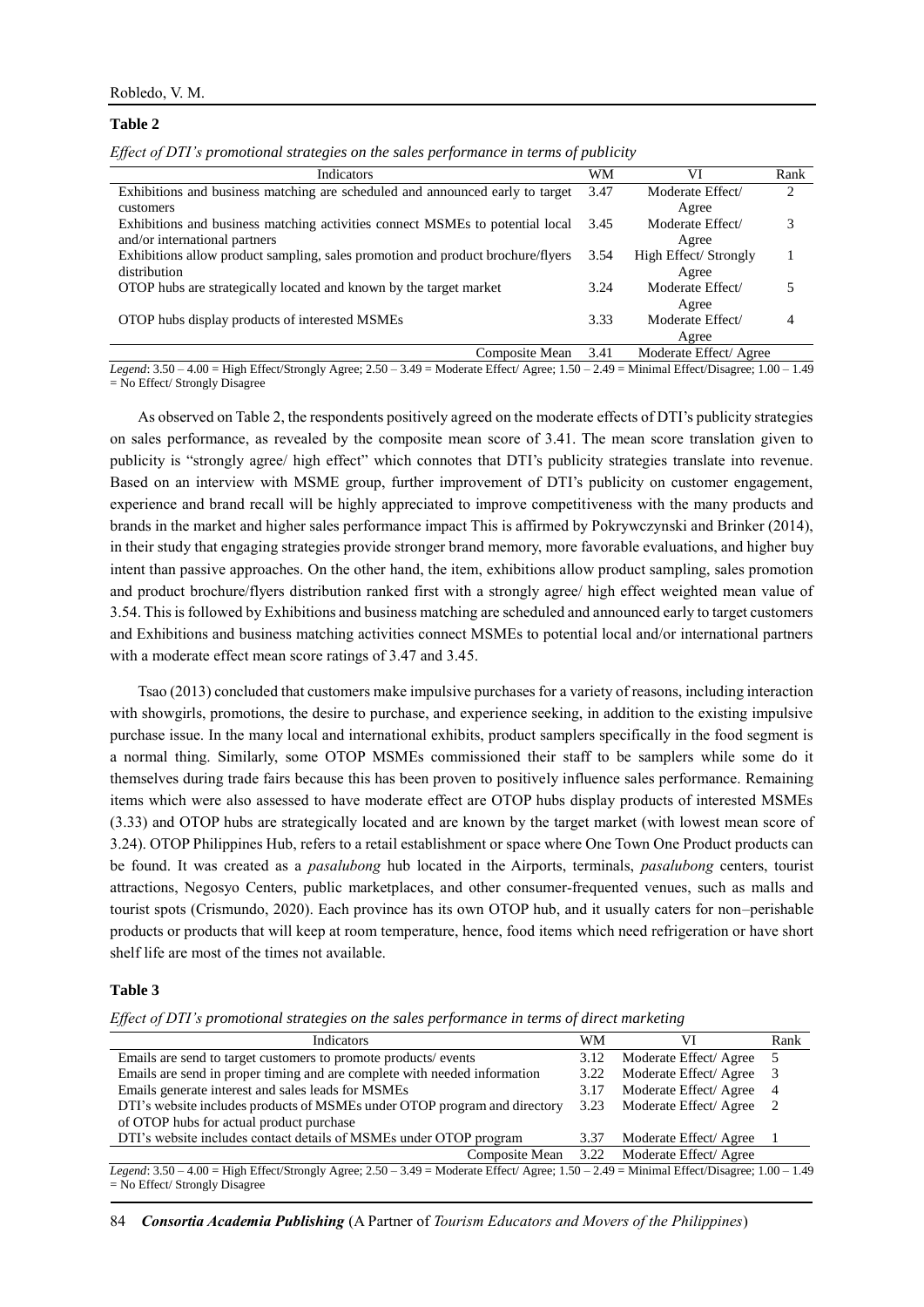The effects of DTI's promotional strategies in terms of direct marketing have a moderate effect composite mean score of 3.22 as shown on Table 3. This was affirmed by a group of MSMEs because they encountered a lot of inquiries which are traceable from DTI's website and announcements. Kotler and Armstrong (2013) stated that a beneficial impact on sales can be realized through direct marketing since it focuses on creating a one-on-one relationship between a company providing a product or service and the eventual consumer or customer. MSMEs agreed on the moderate effect on sales performance of DTI's website include contact details of MSMEs under OTOP program with mean score of 3.37. The rest of the sub variables were rated agree/ moderate effect with mean scores ranging from 3.12 to 3.23. Specifically, websites include products of MSMEs under OTOP program and directory of OTOP hubs for actual product purchase score at 3.23. Website highlights the important information of a firm which gives it a competitive advantage (Salehi et al., 2012). User happiness, simplicity of use, and ease of learning are all factors that influence website usability (Kelemework & Ayele ,2018). DTI's website is user friendly; it can be easily browsed and navigated. In here, one will be able to see news featuring MSMEs, their products during fairs and contact details. Also, if contact details are not posted, DTI provides linkage /contact details to interested buyers or partners made by DTI.

Meanwhile, emails are sent in proper timing and are complete with needed information, emails generate interest and sales leads for MSMEs, and emails are sent to target customers to promote products/ events got the low mean values of 3.22, 3.17 and 3.12 respectively. Email marketing, as reported by Abraham and Joseph (2019), sends targeted messages and promotional campaigns to specific clients to assist businesses, boost campaign replies and obtain a better return on their investment. Direct communications, with its arsenal of mailers, brochures, road shows, sampling, events, phone calls, emails, and digital connections, are favoured by advertisers as a costeffective (Anbalagan, 2011). The lowest mean score was recorded by the item, emails are sent to customers which suggests that since email is one of the most cost effective ways to promote a product, many private companies and government agencies including DTI practice email marketing. However, since this channel involves minimal cost, the tons of similar promotional emails sent to MSMEs' target customers by other different firms and agencies may have dampened the effects on sale performance.

The moderate effects of DTI's promotional strategies on sales performance in terms of sales promotion with a composite mean of 3.32 is presented on Table 4. MSMEs agreed on the positive effects that sales promotions bring on their sales performance because as per their experience, items with discounts and free taste or samples move faster than the regular items and deliver higher revenues.

### **Table 4**

| Indicators                                                                     | WМ   | VI                     | Rank |
|--------------------------------------------------------------------------------|------|------------------------|------|
| MSMEs providing special discounts for potential buyers during trade            | 3.39 | Moderate Effect/Agree  |      |
| fairs/exhibitions and on special occasions                                     |      |                        |      |
| Give discount or loyalty card to encourage long term patronage                 | 3.28 | Moderate Effect/Agree  | 4    |
| Provide special buying schemes to retailers and wholesalers during trade       | 3.31 | Moderate Effect/Agree  | 3    |
| fairs/exhibition                                                               |      |                        |      |
| Conduct product sampling or offer product give-aways to encourage product 3.36 |      | Moderate Effect/ Agree |      |
| sales                                                                          |      |                        |      |
| Provide value/ affordable packages on regular basis and during trade fairs/    | 3.25 | Moderate Effect/Agree  |      |
| exhibition discounts                                                           |      |                        |      |
| Composite Mean                                                                 | 3.32 | Moderate Effect/Agree  |      |

*Effect of MSMEs promotional strategies on the sales performance in terms of sales promotion*

*Legend*: 3.50 – 4.00 = High Effect/Strongly Agree; 2.50 – 3.49 = Moderate Effect/ Agree; 1.50 – 2.49 = Minimal Effect/Disagree; 1.00 – 1.49 = No Effect/ Strongly Disagree

MSMEs providing special discounts for potential buyers during trade fairs/exhibitions and on special occasions ranked first with mean value of 3.39. A group of interviewed MSMEs stated that Filipino buyers are very much attracted to discounts as exemplified by long lines at the cashier during sale season According to Lianju and Yingying (2011), pricing is the most important factor for consumers, followed by meal types, traffic, availability duration, and discount. Subsequently, Liu et al. (2016) found that time pressure, discount level, and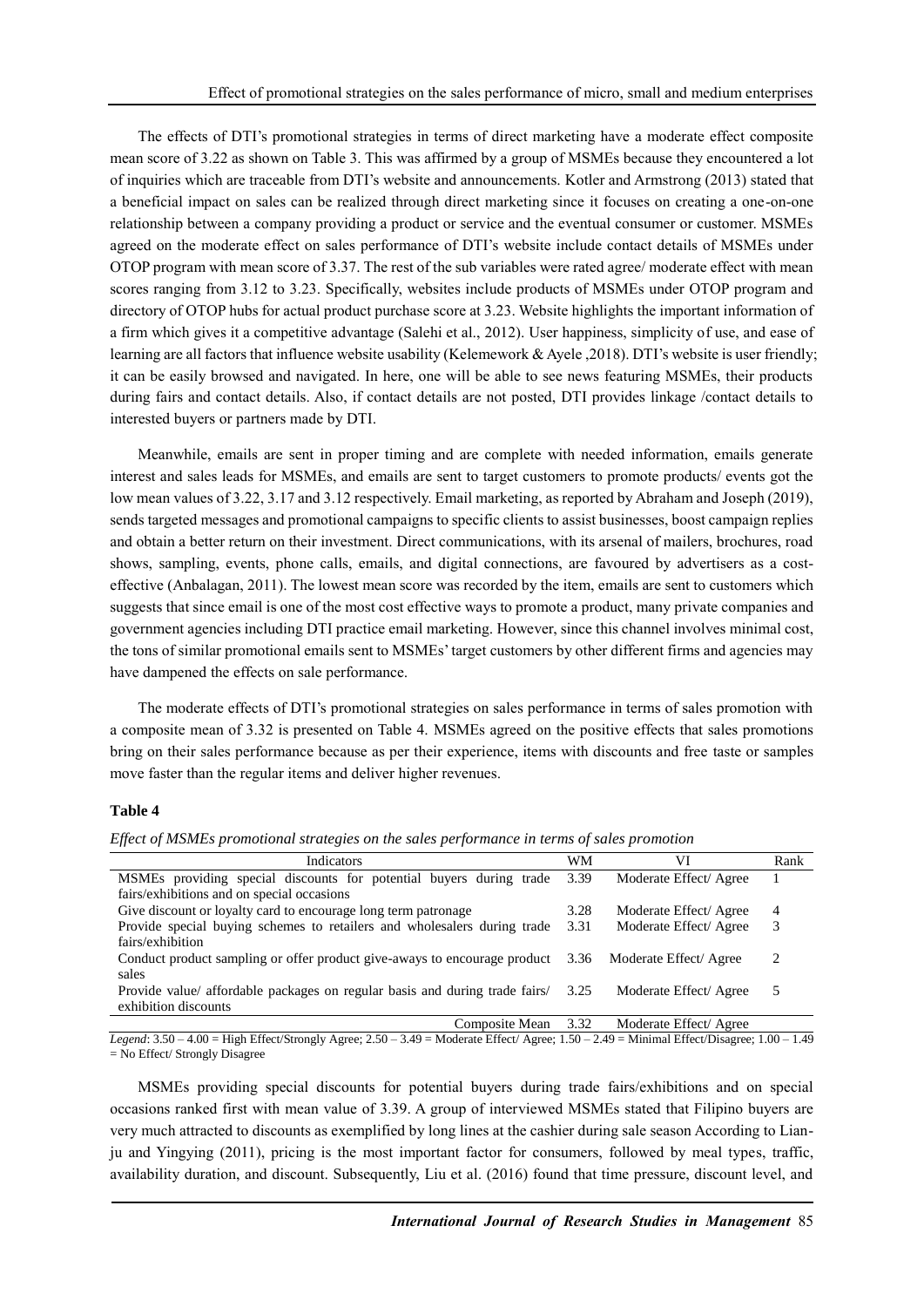#### Robledo, V. M.

advertising are all elements that may affect the purchase amount of products. Generally, majority of the Filipinos love discounts. In fact, online sales made by e-commerce giants like LAZADA and Shopee are well patronized in the country. Similarly, when MSMEs offer discounts during trade fairs, they usually experienced an increase in sales performance.

It was followed by conduct product sampling or offer product giveaways to encourage product sales and provide special buying schemes to retailers and wholesalers during trade fairs/exhibition. Sampling is one of the commonly used marketing tactics that help improve sales. More specifically, as mentioned by Biswas et al. (2014) and Chen et al. (2016), it aims to persuade the participant to make an ethical buying decision. MSMEs in the food category almost always provide product samples to their target customers. This must be done because their products are not yet popular the market. In general, food samples which passed the taste of customer have high probability of being sold.

On the other hand, items like giving discount or loyalty card to encourage long term patronage and providing value/ affordable packages on regular basis and during trade fairs/ exhibition discounts ranked the least. MSMEs agreed that loyalty cards encourage long term patronage as observed in many loyalty cards given by fast food, banks, supermarkets and many others in the Philippines. According to Shaw and Tan (2015), these programs encourage repeat purchases and promote client retention by providing incentives to buy more frequently and in larger quantities, resulting in increased spending. According to a group of MSMEs, the value/affordable packages improve sales revenue however it ranked the least because some items in the pack may not be needed by the customer but a need of the MSMEs. The MSMEs may have included said item/s in the value pack probably because of its high inventory or need to introduce new product. This promotional strategy is not only practiced by MSMEs but also by big firms as this was proven and tested to improve sales performance

The comparison of responses on the effects of promotional methods on sales performance are categorized by business profile as shown on Table 5. The reported p-values were below 0.05 alpha level, indicating a considerable difference when grouped by business location, OTOP product category, and most favored target audience. This indicates that the replies are statistically different from the post hoc test. The results were shown to be stronger on businesses based in Rizal, with a microbusiness size, OTOP assistance for 1 to 3 years, OTOP products of fashion wearables and others, and preferred target audiences of consumers, retailers, wholesalers, and others. The MSMEs' varied assessments of the impact of promotional methods on sales performance can be related to differences in the MSMEs' business locations, OTOP product categories, chosen target audience, and business classification in terms of advertising and direct marketing, as well as the number of years the MSMEs have been assisted by DTI's OTOP in the areas of advertising and publicity. To cite an example on business location, Rizal Province aside from being a first-class province, was also named as the Philippines' most competitive province. Hence, as a neighboring province of Metro Manila, it is an ideal location for investments, business establishments, and settlements. This is based on an indicator that compared the economic vitality, efficiency, and infrastructure of municipal governments. Its proximity to the center of trade which is Manila makes it the most favored location to generate sales, although Cavite and Laguna have been also identified as industrialized zones. Firms or businesses, according to location theory, evaluate where and why economic activities occur to optimize benefits. As a result, in most situations, the outcomes of small or big surveys have been used to evaluate suitable locations for starting a new firm (Kimelberg & Williams, 2013).

#### **Table 5**

*Difference on effect of promotional strategies on the sales performance when grouped according to profile*

| <b>Business Location</b> | $U/\lambda_c^2$ | p-value | Interpretation            |  |
|--------------------------|-----------------|---------|---------------------------|--|
| Advertising              | 33.56           | 0.000   | <b>Highly Significant</b> |  |
| Publicity                | 65.772          | 0.000   | <b>Highly Significant</b> |  |
| Direct Marketing         | 28.613          | 0.000   | <b>Highly Significant</b> |  |
| <b>Sales Promotion</b>   | 75.664          | 0.000   | <b>Highly Significant</b> |  |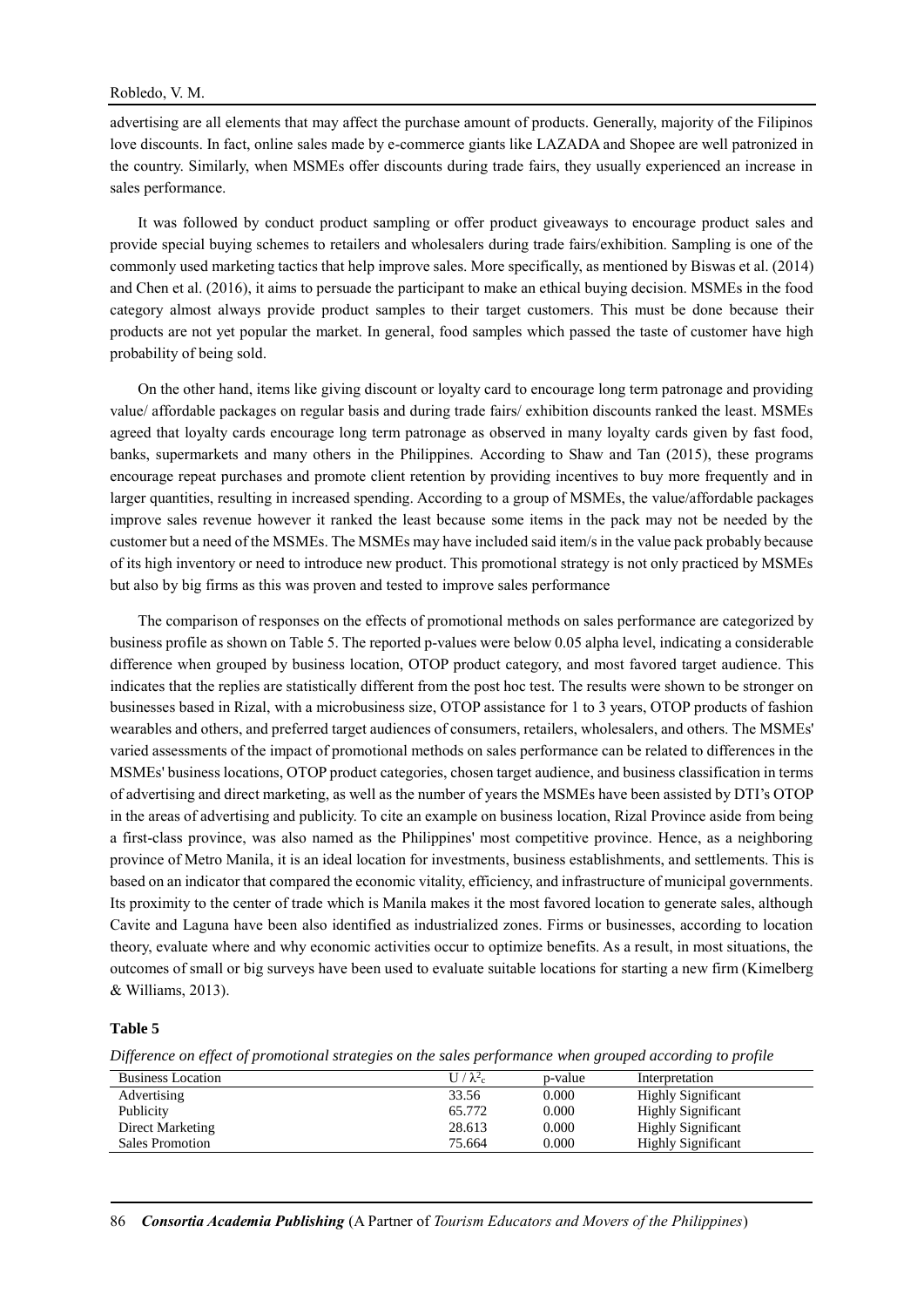Effect of promotional strategies on the sales performance of micro, small and medium enterprises

| Business classification                |        |       |                           |
|----------------------------------------|--------|-------|---------------------------|
| Advertising                            | 24.551 | 0.000 | <b>Highly Significant</b> |
| Publicity                              | 4.591  | 0.101 | Not Significant           |
| Direct Marketing                       | 10.642 | 0.005 | <b>Highly Significant</b> |
| Sales Promotion                        | 3.677  | 0.159 | Not Significant           |
| Number of Years assisted by DTI's OTOP |        |       |                           |
| Advertising                            | 24.472 | 0.000 | <b>Highly Significant</b> |
| Publicity                              | 19.201 | 0.001 | <b>Highly Significant</b> |
| Direct Marketing                       | 2.284  | 0.684 | Not Significant           |
| <b>Sales Promotion</b>                 | 9.233  | 0.056 | Not Significant           |
| <b>OTOP</b> Product category           |        |       |                           |
| Advertising                            | 60.115 | 0.000 | <b>Highly Significant</b> |
| Publicity                              | 48.796 | 0.000 | <b>Highly Significant</b> |
| Direct Marketing                       | 86.015 | 0.000 | <b>Highly Significant</b> |
| <b>Sales Promotion</b>                 | 46.754 | 0.000 | <b>Highly Significant</b> |
| Most preferred target audience         |        |       |                           |
| Advertising                            | 34.173 | 0.000 | <b>Highly Significant</b> |
| Publicity                              | 40.09  | 0.000 | <b>Highly Significant</b> |
| Direct Marketing                       | 48.534 | 0.000 | <b>Highly Significant</b> |
| <b>Sales Promotion</b>                 | 97.334 | 0.000 | <b>Highly Significant</b> |
| 0.07                                   |        |       |                           |

*Legend*: Significant at p-value < 0.05

The varying products that originate from these provinces also account to the varied assessments. It should be noted that specific products are carried and promoted thru the OTOP programs. These include bamboo, garments, shoes and slippers from Rizal, processed foods, wearables and gifts, handicrafts and holiday decors from Laguna, coconut products from Quezon, coffee and other industry of Cavite, and processed food including coffee and cacao, home style and wearables from Batangas.

As to business classification, there was also significant difference on advertising ( $p = 0.000$ ) and direct marketing ( $p = 0.005$ ) because the obtained p-values were less than 0.05 alpha level. This indicates that the responses vary significantly, and this was observed on those business size categorized as micro enterprises. While basically, DTI runs the same program for all MSMEs in different categories as micro, small, and medium, the micro-entrepreneurs disclosed significantly varied responses. This suggests that the access and effects of DTI's program vary not only for its business size but factors like product and location differ as well.

Lastly, there was also significant difference on advertising ( $p = 0.000$ ) and publicity ( $p = 0.001$ ) when grouped according to number of years assisted by OTOP. Based on the post hoc test conducted, the significant difference lies on those assisted for 1 to 3 years which are new, energetic, and aggressive to learn, adapt and grow. Nowadays, changes in the advertising industry have become inevitable. Conventional methods have been gradually replaced by digital platforms. But despite of the different methods used by businesses, traditional and online advertisements are considered both effective ways to reach clients although digital is developing at a faster rate and offers more opportunities.

#### **4. Conclusion and recommendations**

The findings of this study on the effect of promotional strategies of One Town One Product (OTOP) assisted MSMEs in the CALABARZON region, derived the following conclusions: DTI's and MSMEs promotional mix strategies like advertising, publicity, direct marketing, and sales promotion have positive significant effects on the sales performance. There are significant differences on the effect of promotional strategies, effect of MSMEs' selling competencies and the effect of financial management on sales performance in terms of business profile.

The researcher recommends for the Department of Trade and Industry to explore the following promotional strategies: a) development of OTOP Logo as a strong quality brand marking of MSME products to grab attention, make strong product impression on quality and authenticity, influence visibility of MSME products in the big market arena and build positive brand equity; b) combine media (television, radio and print), e-commerce platform and face to face exhibition for maximum product exposure; c) one industry one celebrity endorser for product recall; d) timely and frequent text blasts of all events for awareness; and, e) campaign to appeal to the hearts of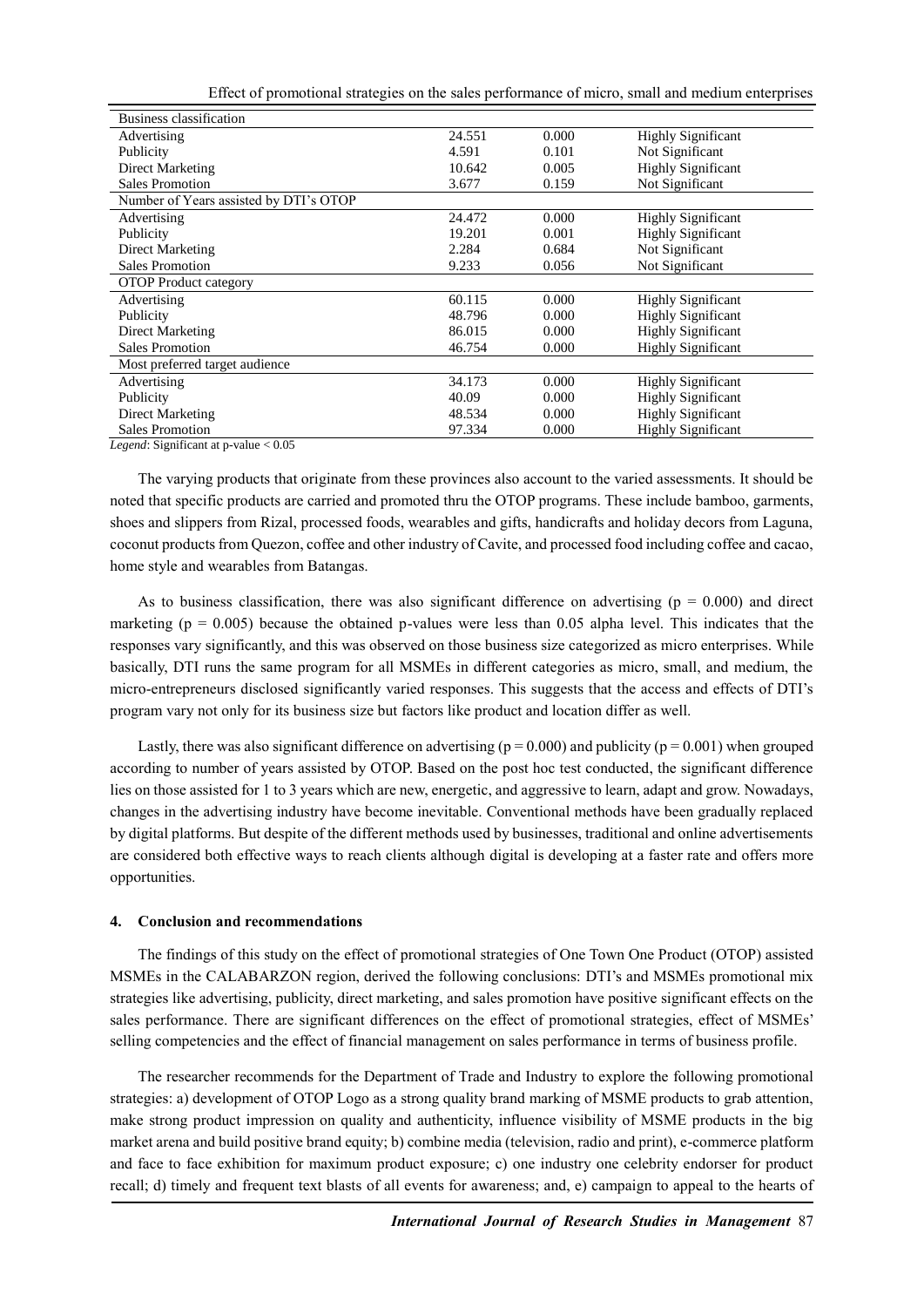## Robledo, V. M.

every Filipino by highlighting the benefits to the economy and the country of buying OTOP products . DTI may consider inclusion of a more in-dept marketing plan development/ workshop in the OTOP seminars. Marketing plans reinforce the selling skills because it will define the market, target customers, competition, product's unique selling proposition and strategies on how to sell the product. Further, DTI and MSMEs may opt to evaluate the trainings they have done and identify other selling skills that need training and/ or reinforcement.

## **5. References**

- Abraham, V., & Joseph, J. (2019). An empirical study on direct marketing as the most effective form of marketing in the digitalized marketing environment. *Intl. J. of Research Sci. & Management*, *6*(1), 18- 24. <https://doi.org/10.5281/zenodo.253625>
- Anbalagan, C (2011). Prospects from different channels of direct marketing on Indian Markets. *International Journal of Research in Management and Technology*, *1*(1), 26-30.
- Bayer, E., Srinivasan, S., Riedl, E. J., & Skiera, B. (2020). The impact of online display advertising and paid search advertising relative to offline advertising on firm performance and firm value. *International Journal of Research in Marketing*, *37*(4), 789-804. [https://doi.org/10.1016/j.ijresmar. 2020.02.002](https://doi.org/10.1016/j.ijresmar.%202020.02.002)
- Crismundo, C. (2020, July 24) Gov't improves market access for Filipino MSMEs. <https://www.pna.gov.ph/articles/1109973>
- Daniel, C. O. (2018). Effect of marketing strategies on organizational performance. *International Journal of Business Marketing and Managemen*t, *3*(9), 1-9.
- Donlan, L. K. (2013). The role of brand knowledge in determining sponsorship effectiveness. *Journal of Promotion Management*, *19*(2), 241-264. <https://doi.org/10.1080/10496491.2013.769474>
- Financial News Media. (2021, March). *Social media advertising market is the second biggest market within digital advertising*[. https://www.prnewswire.com/news-releases/social-media-advertising-market-is-the](https://www.prnewswire.com/news-releases/social-media-advertising-market-is-the-second-biggest-market-within-digital-advertising-301249882.html)[second-biggest-market-within-digital-advertising-301249882.html](https://www.prnewswire.com/news-releases/social-media-advertising-market-is-the-second-biggest-market-within-digital-advertising-301249882.html)
- Frolova, S. (2014). *The role of advertising in promoting a product Centria University of Applied Sciences* (Thesis). [https://www.theseus.fi/bitstream/handle/10024/80777/Frolova\\_Svetlana.pdf](https://www.theseus.fi/bitstream/handle/10024/80777/Frolova_Svetlana.pdf)
- Išoraitė, M. (2016). Marketing mix theoretical aspects. *International Journal of Research –Granthaalayah, 4*(6) 25-37.
- Juniansih, I. A. K. Kristiawan, K. F., Setiyarti, T., & Suastama, I. B. R. (2020). Promotion mix to increase revenue in the capital hotel and resort restaurant in Badung Bali District. *Journal of Business and Management Review, 1*(5) 329-340. <https://doi.org/10.47153/jbmr15.582020>
- Karunanithy, M., & Sivesan, S. (2013). An empirical study on the promotional mix and brand equity: Mobile service providers. *Industrial Engineering Letters*, *3*(3), 1-9.
- Kelemework. W., & Ali, W. A. (2018). *Ethiopian public universities' web site usability*. [https://doi.org/10.1007/978-3-319-95153-9\\_15](https://doi.org/10.1007/978-3-319-95153-9_15)
- Kimelberg, S. M., & Williams, E. (2013). Evaluating the importance of business location factors: The influence of facility type. *Growth and Change*, *44*(1), 92-117.
- Koronios, K., Psiloutsikou, M., Kriemadis, T., & Kolovos, P. (2016). The effect of perceived motivation of sports sponsorship: Evidence from basketball fans. *International Journal of Business and Economic Sciences Applied Research*, *9*(2), 33–45.
- Kotler, P., & Armstrong, G. (2010). *Principles of marketing* (13th Global Edition). Englewood Cliffs: Prentice Hall.
- Kotler, P., & Armstrong, G. (2013). *Principle of marketing*. Pearson Education.
- Lian-ju, N., & Ying-ying, Z. (2011). Online purchasing behavior of consumer choice behavior and Its Empirical Study: a case study of food and beverage groupon. *Journal of Northeastern University, 13*(5), 404-409.
- Liu, Y., Liu, W., Yuan, P., & Zhang, Z. (2016). Empirical research on how product advertising, time pressure and the discount rate effect on the sales of products in online group purchase. *Procedia Computer Science*, *91*, 625-634.
- Mwendwa, M., & Hellen, K. (2014). The effect of celebrity endorsement in advertisements. *International*